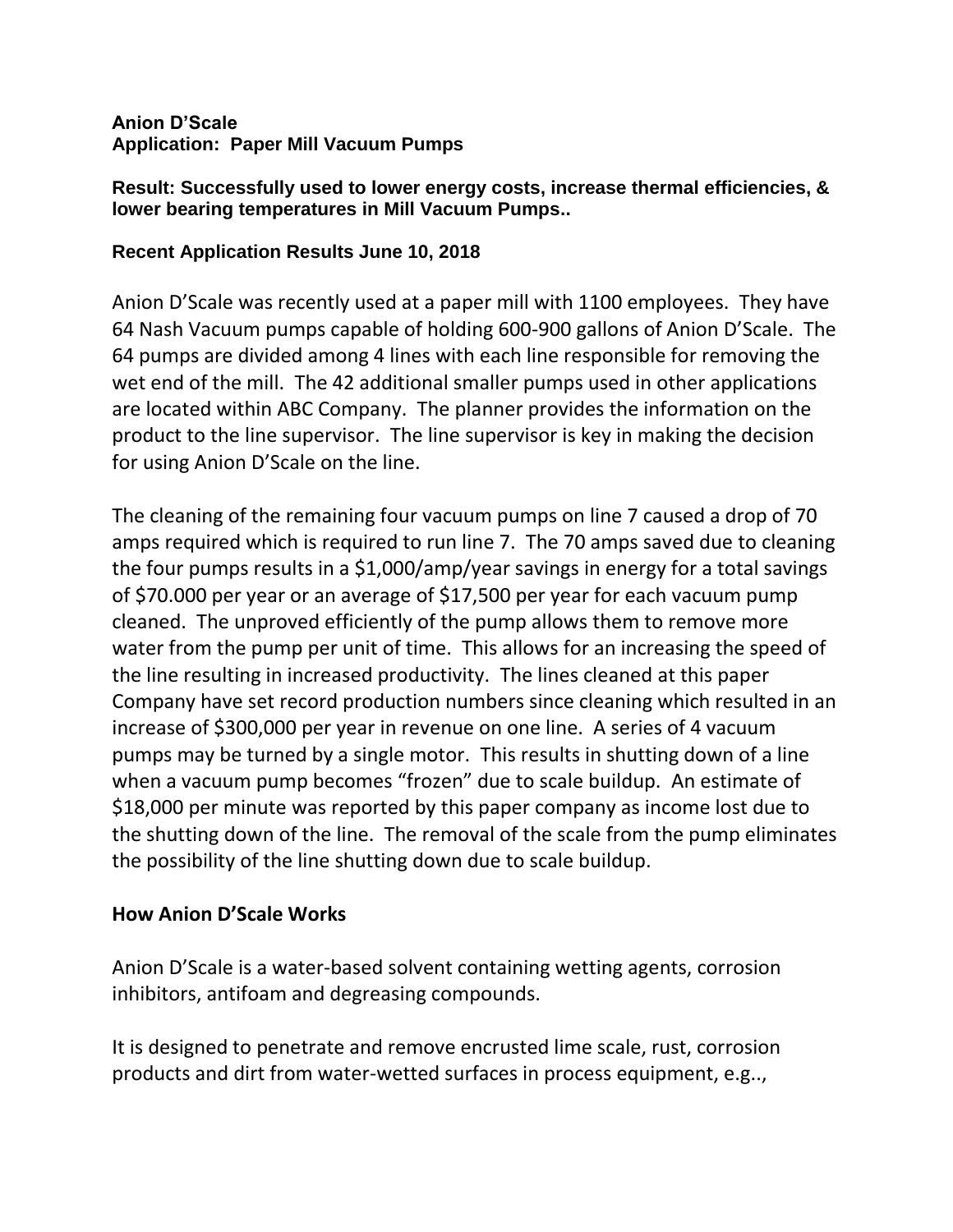exchangers, and liquid- ring vacuum pumps. Anion D'Scale can also be used to remove lime scale in commercial and industrial applications.

Anion D'Scale has a pleasant citrus-orange smell. It is low foaming and quickly releases the inert gas generated by the reaction of lime scale with Anion D'Scale.

The formation of scale in process equipment increases pressure drop, requiring more pumping horsepower to maintain volumetric throughput. Heat transfer surfaces gradually become fouled and thermal efficiencies decrease. Pieces of scale attach themselves to rotating equipment, pumps and mixers, and cause bearing failure. If these problems sound familiar, then you know why you need to periodically clean the lime scale and rust out of the system with Anion D'Scale.

Anion D'Scale provides an excellent method to clean equipment without expensive disassembly. In some applications, the cleaning can be accomplished while the system is in operation. Anion D'Scale can remove scale in small, inaccessible places that cannot be cleaned otherwise be cleaned.

### **Interesting Facts**

Cost of ampere per year: \$1,000 to \$1,400

The cost savings after reducing vacuum pump motor amperage by 20 amps: This paper mill estimated the savings at \$20,000 per year

Estimated cost of unscheduled downtime on a paper line in a paper mill: \$18,000 per minute

Percentage of paper mill's operating annual budget dedicated to maintenance: 1%

Estimated Nash's service charge to de-scale and service a liquid-ring vacuum pump: Between \$9,000 and \$30,000

The cost of 2-330 gallon totes of ANION D'SCALE to de-scale a Nash Model 904-R: Approximately \$6698.00

The time it takes to clean one vacuum pump using Anion D'Scale: Between 2 to 4 hours If Anion D'Scale is not spent after a cleaning cycle can it be stored for future cleaning